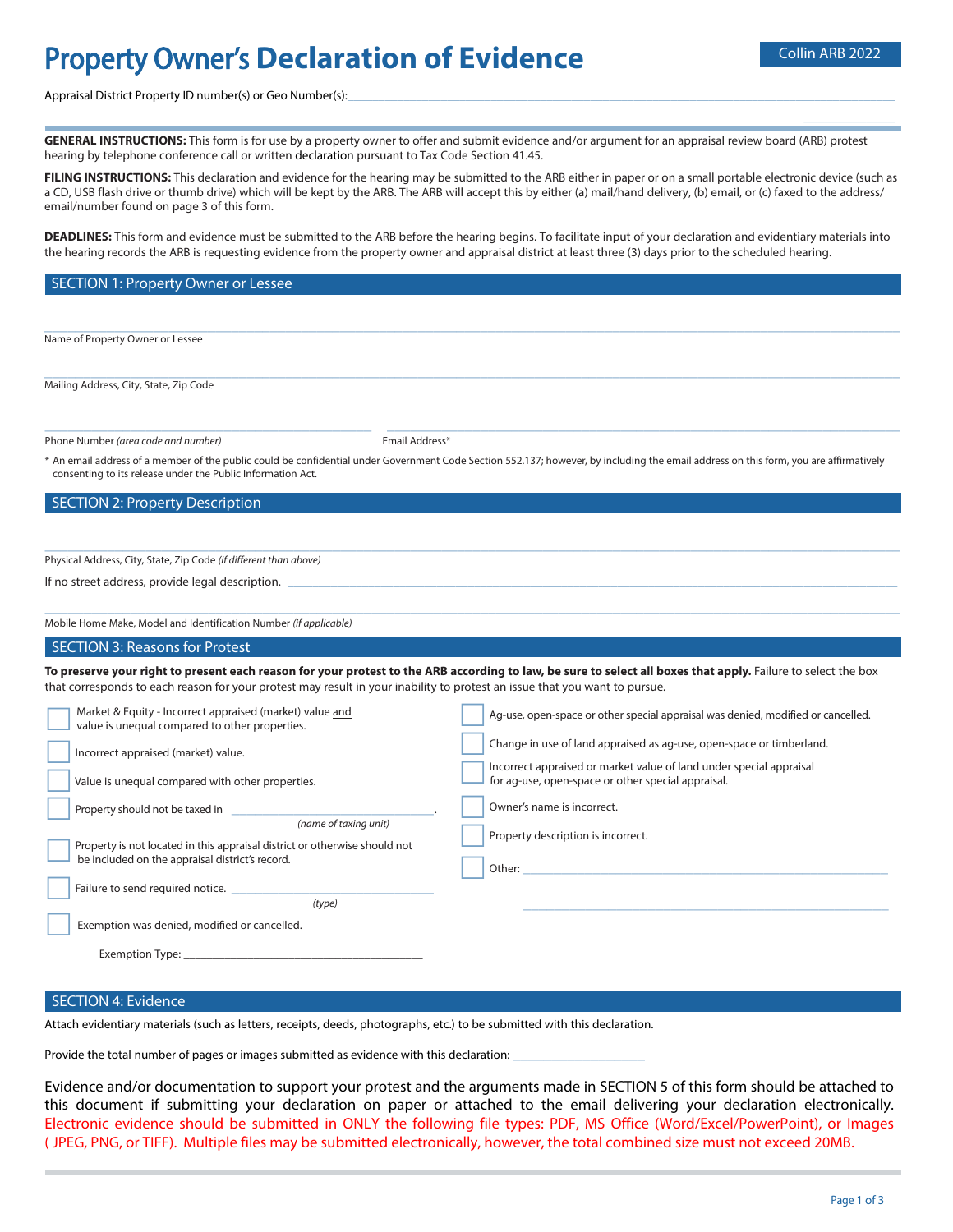.

SECTION 5: Statement of Facts or Arguments

**State all facts or arguments that may help resolve your case:**